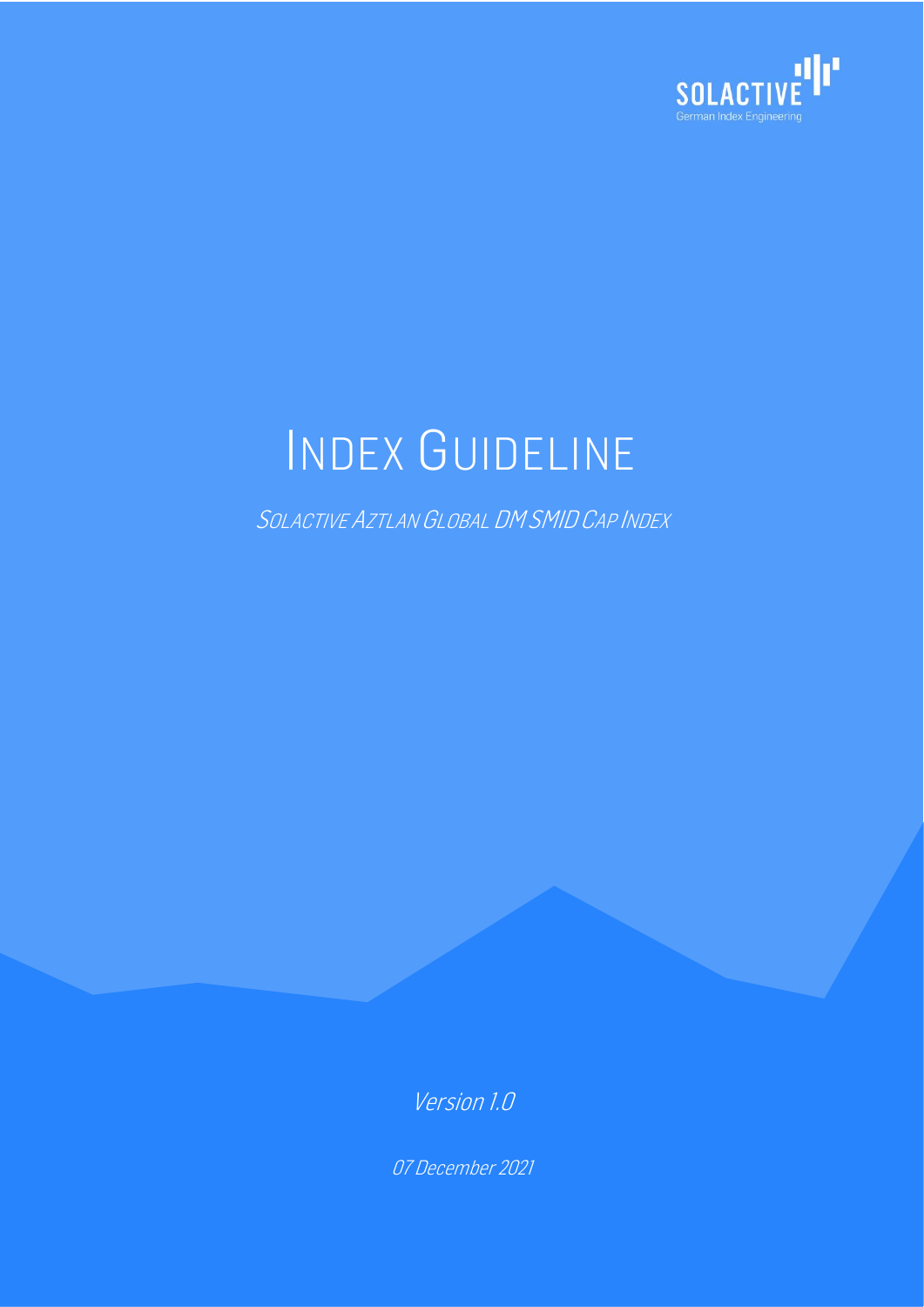### TABLE OF CONTENTS

| 1.   |  |
|------|--|
| 1.1. |  |
| 1.2. |  |
| 1.3. |  |
| 1.4. |  |
| 1.5. |  |
| 2.   |  |
| 2.1. |  |
| 2.2. |  |
| 2.3. |  |
| 3.   |  |
| 3.1. |  |
| 3.2. |  |
| 4.   |  |
| 4.1. |  |
| 4.2. |  |
| 4.3. |  |
| 4.4. |  |
| 4.5. |  |
| 4.6. |  |
| 5.   |  |
| 5.1. |  |
| 5.2. |  |
| 5.3. |  |
| 5.4. |  |
| 5.5. |  |
| 6.   |  |
|      |  |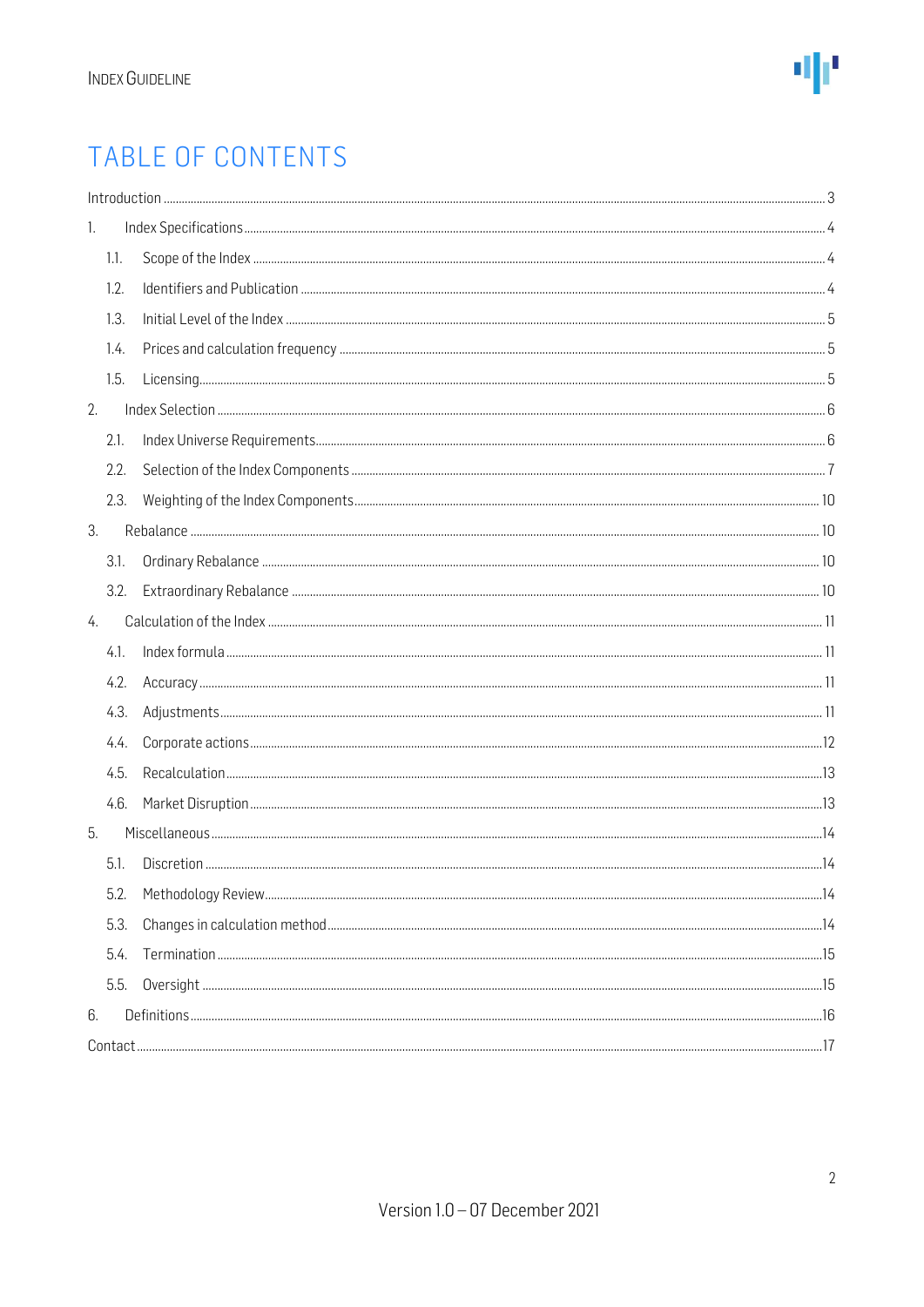### <span id="page-2-0"></span>INTRODUCTION

This document (the "GUIDELINE") is to be used as a quideline with regard to the composition, calculation and maintenance of the Solactive Aztlan Global Developed Markets SMID Cap Index (the "INDEX"). Any amendments to the rules made to the GUIDELINE are approved by the OVERSIGHT COMMITTEE specified in Section 5.5. The INDEX is owned, calculated, administered and published by Solactive AG ("SOLACTIVE") assuming the role as administrator (the "INDEX ADMINISTRATOR") under the Regulation (EU) 2016/1011 (the "BENCHMARK REGULATION" or "BMR"). The name "Solactive" is trademarked.

The text uses defined terms which are formatted with "SMALL CAPS". Such Terms shall have the meaning assigned to them as specified in Section 6 (Definitions).

The GUIDELINE and the policies and methodology documents referenced herein contain the underlying principles and rules regarding the structure and operation of the INDEX. SOLACTIVE does not offer any explicit or tacit guarantee or assurance, neither pertaining to the results from the use of the INDEX nor the level of the INDEX at any certain point in time nor in any other respect. SOLACTIVE strives to the best of its ability to ensure the correctness of the calculation. There is no obligation for SOLACTIVE – irrespective of possible obligations to issuers – to advise third parties, including investors and/or financial intermediaries, of any errors in the INDEX. The publication of the INDEX by SOLACTIVE does not constitute a recommendation for capital investment and does not contain any assurance or opinion of SOLACTIVE regarding a possible investment in a financial instrument based on this INDEX.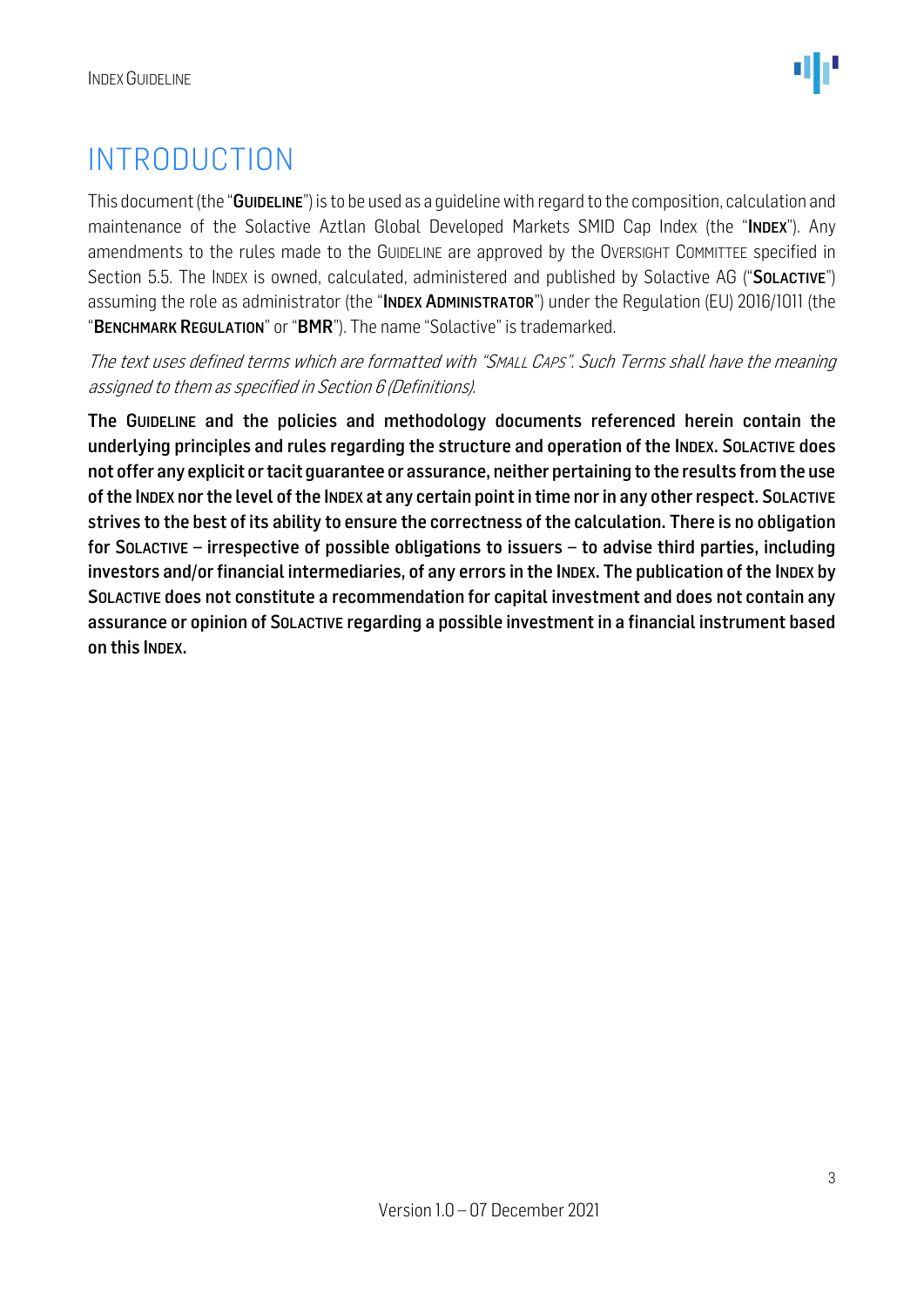# <span id="page-3-0"></span>1. INDEX SPECIFICATIONS

### <span id="page-3-1"></span>1.1. SCOPE OF THE INDEX

| Category              | <b>Description</b>                                                                                                                              |
|-----------------------|-------------------------------------------------------------------------------------------------------------------------------------------------|
| Asset Class           | Equity                                                                                                                                          |
| Strategy              | Representation of securities from the developed markets small<br>and mid cap segment, selected based on a combination of equity<br>risk factors |
| Regional Allocation   | Developed Markets Global                                                                                                                        |
| Rebalancing Frequency | Monthly                                                                                                                                         |

### <span id="page-3-2"></span>1.2. IDENTIFIERS AND PUBLICATION

The INDEX is published under the following identifiers:

| <b>Name</b>             | <b>ISIN</b>  | <b>Currency</b> | <b>Type</b> | <b>RIC</b> | <b>BBG</b> ticker |
|-------------------------|--------------|-----------------|-------------|------------|-------------------|
| Solactive Aztlan Global |              |                 |             |            |                   |
| Developed Markets SMID  | DE000SL0ETG3 | <b>USD</b>      | PR          | .SOLAZDMP  | SOLAZDMP          |
| Cap Index PR            |              |                 |             |            |                   |
| Solactive Aztlan Global |              |                 |             |            |                   |
| Developed Markets SMID  | DE000SL0ETH1 | <b>USD</b>      | <b>NTR</b>  | .SOLAZDMN  |                   |
| Cap Index NTR           |              |                 |             |            |                   |
| Solactive Aztlan Global |              |                 |             |            |                   |
| Developed Markets SMID  | DE000SL0ETJ7 | <b>USD</b>      | GTR         | .SOLAZDMT  |                   |
| Cap Index TR            |              |                 |             |            |                   |

\*PR, NTR, GTR means that the Index is calculated as a price return, net total return, and gross total return Index as described in the Equity Index Methodology, which is available on the SOLACTIVE website[: https://www.solactive.com/documents/equity-index-methodology/](https://www.solactive.com/documents/equity-index-methodology/)

The INDEX is published on the website of the INDEX ADMINISTRATOR [\(www.solactive.com\)](http://www.solactive.com/) and is, in addition, available via the price marketing services of Boerse Stuttgart GmbH and may be distributed to all of its affiliated vendors. Each vendor decides on an individual basis as to whether it will distribute or display the INDEX via its information systems.

Any publication in relation to the INDEX (e.g. notices, amendments to the GUIDELINE) will be available at the website of the INDEX ADMINISTRATOR: [https://www.solactive.com/news/announcements/.](https://www.solactive.com/news/announcements/)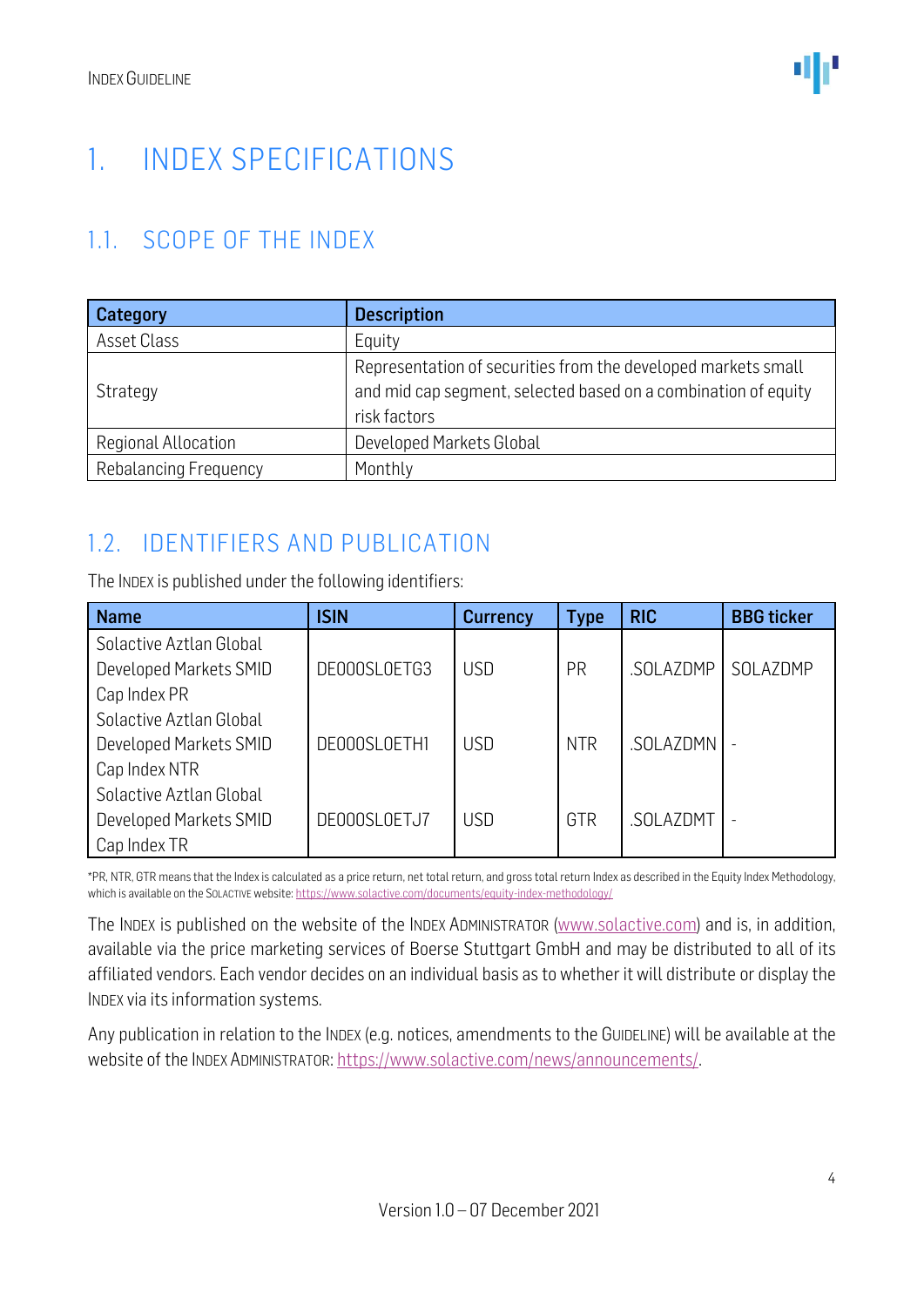

### <span id="page-4-0"></span>1.3. INITIAL LEVEL OF THE INDEX

The initial level of the INDEX on the 29/10/2021, the START DATE, is 100. Historical values from the 07/12/2021, the LIVE DATE, will be recorded in accordance with Article 8 of the BMR. Levels of the INDEX published for a period prior to the LIVE DATE have been back-tested.

### <span id="page-4-1"></span>1.4. PRICES AND CALCULATION FREQUENCY

The level of the INDEX is calculated on each CALCULATION DAY from 1:00 a.m. to 10:50 p.m. CET based on the TRADING PRICES on the EXCHANGES on which the INDEX COMPONENTS are listed. TRADING PRICES of INDEX COMPONENTS not listed in the INDEX CURRENCY are converted using the current Intercontinental Exchange (ICE) spot foreign exchange rate. Should there be no current TRADING PRICE for an INDEXCOMPONENT, the later of: (i) the most recent CLOSING PRICE; or (ii) the last available TRADING PRICE for the preceding TRADING DAY is used in the calculation.

In addition to the intraday calculation a closing level of the INDEX for each CALCULATION DAY is also calculated. This closing level is based on the CLOSING PRICES for the INDEX COMPONENTS on the respective EXCHANGES on which the INDEX COMPONENTS are listed. The CLOSING PRICES of INDEX COMPONENTS not listed in the INDEX CURRENCY are converted using the 04:00 p.m. London time WM Fixing quoted by Reuters. If there is no 04:00 p.m. London time WM Fixing for the relevant CALCULATION DAY, the last available 04:00 p.m. London time WM Fixing will be used for the closing level calculation.

### <span id="page-4-2"></span>1.5. LICENSING

Licenses to use the INDEX as the underlying value for financial instruments, investment funds and financial contracts may be issued to stock exchanges, banks, financial services providers and investment houses by SOLACTIVE.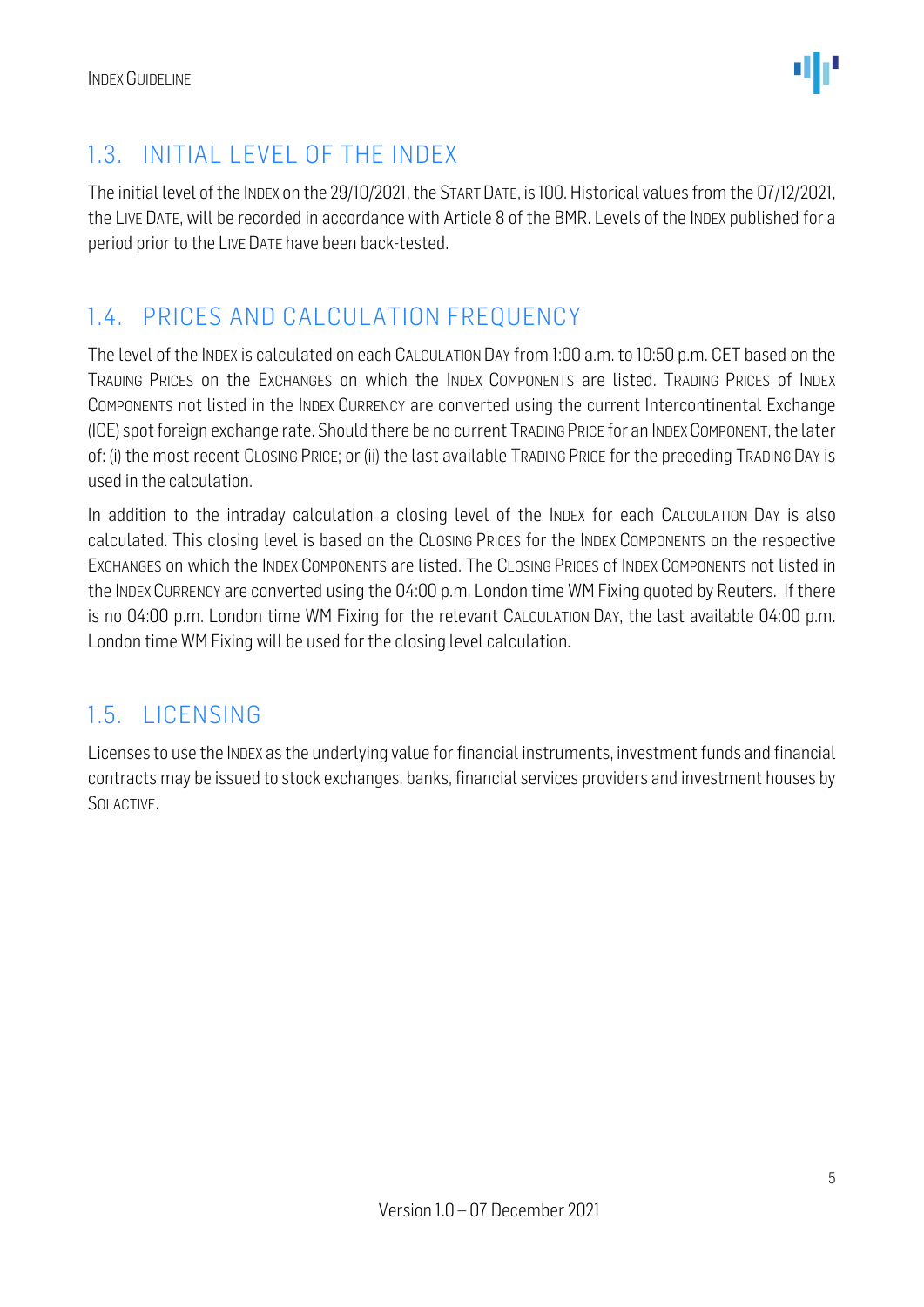### <span id="page-5-0"></span>2. INDEX SELECTION

On each SELECTION DAY, the SELECTION PARTY will revise the composition of the INDEX.

In a first step, the SELECTION PARTY determines the INDEX UNIVERSE in accordance with Section 2.1. The INDEX UNIVERSE comprises all those financial instruments which fulfill the INDEX UNIVERSE REQUIREMENTS (as specified in Section 2.1) and will constitute a starting pool from which the components of the INDEX will be selected. Based on this INDEX UNIVERSE, the new composition of the INDEX will be determined by applying the rules outlined in Section 2.2.

Each new INDEX COMPONENT will be assigned a weight as described in Section 2.3.

### <span id="page-5-1"></span>2.1. INDEX UNIVERSE REQUIREMENTS

The INDEX UNIVERSE is comprised of all financial instruments which fulfill the below requirements

#### (the "INDEX UNIVERSE REQUIREMENTS"):

- Is a GBS INDEX COMPONENT of the Solactive GBS Developed Markets All Cap USD Index PR (ISIN: DE000SLA41P6), on a SELECTION DAY
- Not incorporated or listed in any of the following countries: Bahamas, Bermuda, British Virgin Islands, Cayman Islands, Curacao, Cyprus, Faroe Islands, Gibraltar, Guernsey, Hong Kong, Isle of Man, Israel, Jersey, Liberia, Malta, Marshal Islands, Mauritius, Panama, Papua New Guinea, Poland, Puerto Rico Singapore, South Africa
- Regions are defined as follows based on the country of risk of a security. Only the countries below are eligible:
	- o North America: Canada, United States
	- o Europe: Austria, Belgium, Denmark, Finland, France, Germany, Ireland, Italy, Netherlands, Norway, Portugal, Spain, Sweden, Switzerland, United Kingdom
	- o Asia: Australia, Japan, New Zealand
- Minimum TOTAL MARKET CAPITALIZATION of USD 500 million as of the Selection Day
- Maximum TOTAL MARKET CAPITALIZATION of USD 10 billion as of the Selection Day
- Minimum Average Daily Value Traded (ADV) over the 30 business days prior to and including the SELECTION DAY of at least USD 10 million
- Not classified under any of the following sectors: Real Estate, Energy, Pharmaceuticals

The INDEX ADMINISTRATOR has outsourced the determination of the INDEX UNIVERSE to the SELECTION PARTY. Such outsourcing has been made in accordance with the requirements of the BMR (Article 10 BMR).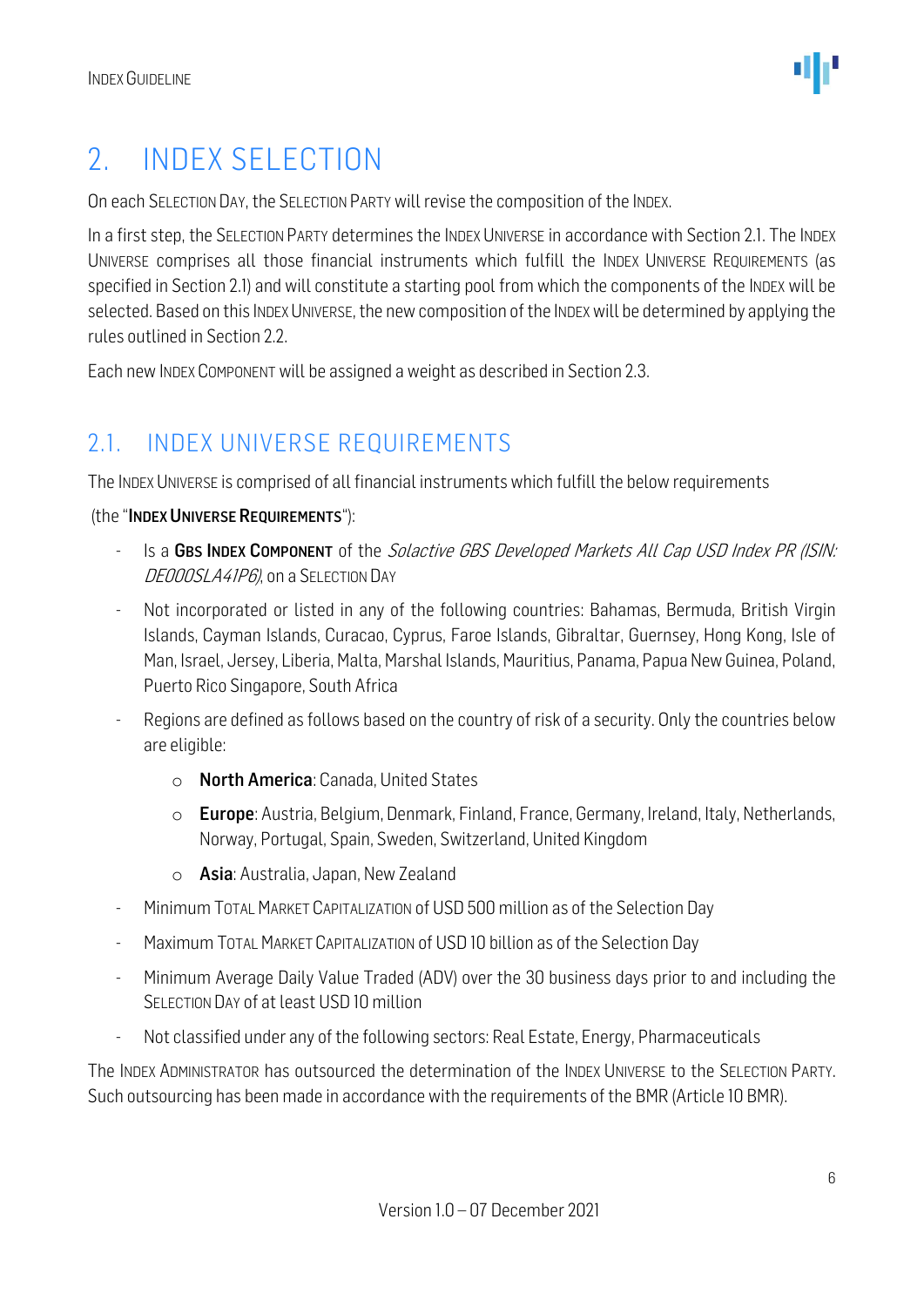The determination of the INDEX UNIVERSE is fully rule-based and the SELECTION PARTY cannot make any discretionary decisions.

### <span id="page-6-0"></span>2.2. SELECTION OF THE INDEX COMPONENTS

Based on the INDEX UNIVERSE, the initial composition of the INDEX as well as any selection for an ordinary rebalance is determined on the SELECTION DAY in accordance with the following rules:

1. The following factors are calculated for each security. The function PCTL transforms the value into a percentile between 0 and 1 relative to the INDEX UNIVERSE. If a value is missing the other value gets full weight in determining the factor score.

Value

$$
F_{i,t}^{Value} = 0.5 * EY_{i,t} + 0.5 * F EY_{i,t}
$$

$$
EY_{i,t} = PCTL\left(\frac{EPS_{i,t}}{P_{i,t}}\right)
$$

$$
F EY_{i,t} = PCTL\left(\frac{EPS_{i,t}}{P_{i,t}}\right)
$$

Where:

| $F_{i.t}^{Value}$ | = Value score for security i as of SELECTION DAY t                                 |
|-------------------|------------------------------------------------------------------------------------|
| $EY_{i,t}$        | = Trailing earnings yield for security i as of SELECTION DAY t                     |
| $FEY_{i.t}$       | = Forward earnings yield for security i as of SELECTION DAY t                      |
| $EPS_{i,t}$       | = Trailing 12-months earnings per share for security i as of SELECTION DAY t       |
| $FEPS_{i.t.}$     | = Next 12-months estimated earnings per share for security i as of SELECTION DAY t |
| $P_{i,t}$         | $=$ Price of security i as of SELECTION DAY t                                      |

#### Cash Flow

 $F_{i,t}^{CashFlow} = 0.8 * FFCFY_{i,t} + 0.2 * FDY_{i,t}$  $FFCFY_{i,t} = PCTL$  $\mathit{FFCF}_{i,t}$  $P_{i,t}$ )

$$
FDY_{i,t} = PCTL\left(\frac{FD_{i,t}}{P_{i,t}}\right)
$$

Where:

 $F_{i,t}^{CashFlow}$ = Cash flow score for security i as of SELECTION DAY t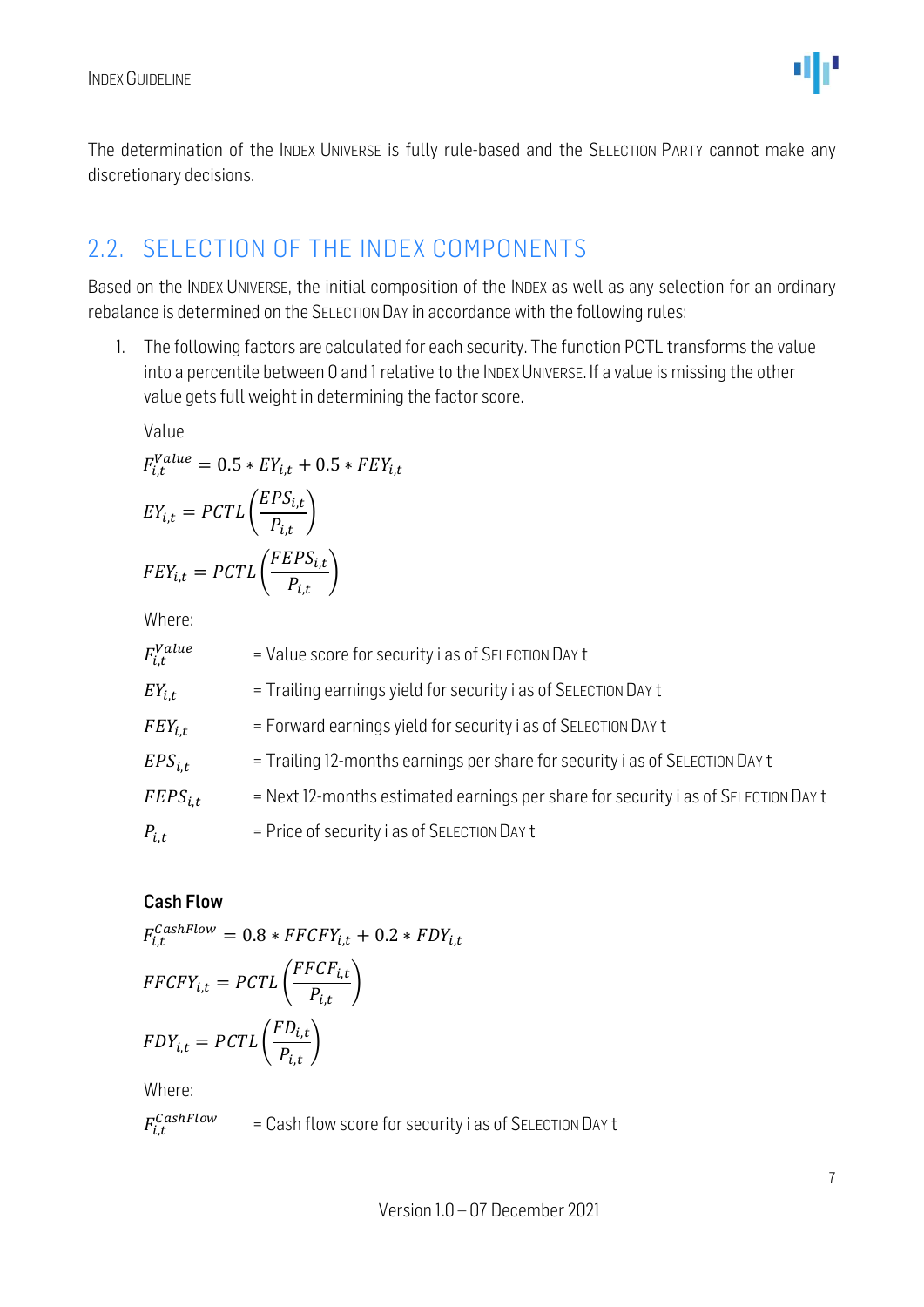| $FFCFY_{i.t}$ | $=$ Forward free cash flow yield for security i as of SELECTION DAY t                       |
|---------------|---------------------------------------------------------------------------------------------|
| $FDY_{i.t.}$  | = Forward dividend yield for security i as of SELECTION DAY t                               |
| $FFCF_{i.t.}$ | = Next 12-months estimated free cash flow per share for security i as of SELECTION<br>Day t |
| $FD_{i.t}$    | = Next 12-months estimated dividends per share for security i as of SELECTION DAY t         |
| $P_{i,t}$     | = Price of security i as of SELECTION DAY t                                                 |

Capital Structure

$$
F_{i,t}^{CS} = 0.5 * AR_{i,t} + 0.5 * FR_{i,t}
$$

$$
AR_{i,t} = P\left(\frac{1}{N}\sum_{n=1}^{N} ROE_{i,t}\right)
$$

$$
FR_{i,t} = P\left(FROE_{i,t} - FROE_{i,t-3m}\right)
$$

Where:

| $F_{i,t}^{CS}$   | = Capital structure score for security i as of SELECTION DAY t                                          |
|------------------|---------------------------------------------------------------------------------------------------------|
| $AR_{i.t}$       | = Monthly average return on equity over the past 5 years for security i as of<br>SELECTION DAY t        |
| $FR_{i,t}$       | = Forward return on equity slope for security i as of SELECTION DAY t                                   |
| $ROE_{i.t}$      | = Trailing 12-months return on equity for security i as of SELECTION DAY t                              |
| $FROE_{i.t}$     | = Next 12-months estimated return on equity for security i as of SELECTION DAY t                        |
| $\boldsymbol{N}$ | = Total number of periods for calculating average ROE; equal to 60 with a<br>minimum of 36 observations |

Growth

$$
F_{i,t}^{Growth} = 0.5 * EPSG_{i,t} + 0.5 * FEPSG_{i,t}
$$

$$
EPSG_{i,t} = PCTL\left(\frac{EPS_{i,t}}{EPS_{i,t-36m}} - 1\right)
$$

$$
FEPSG_{i,t} = PCTL\left(\frac{EPS_{i,t}}{EPS_{i,t}} - 1\right)
$$

Where:

- $F_{i,t}^{Growth}$ = Value score for security i as of SELECTION DAY t
- $EPSG_{i,t}$  = 3-years earnings per share growth for security i as of SELECTION DAY t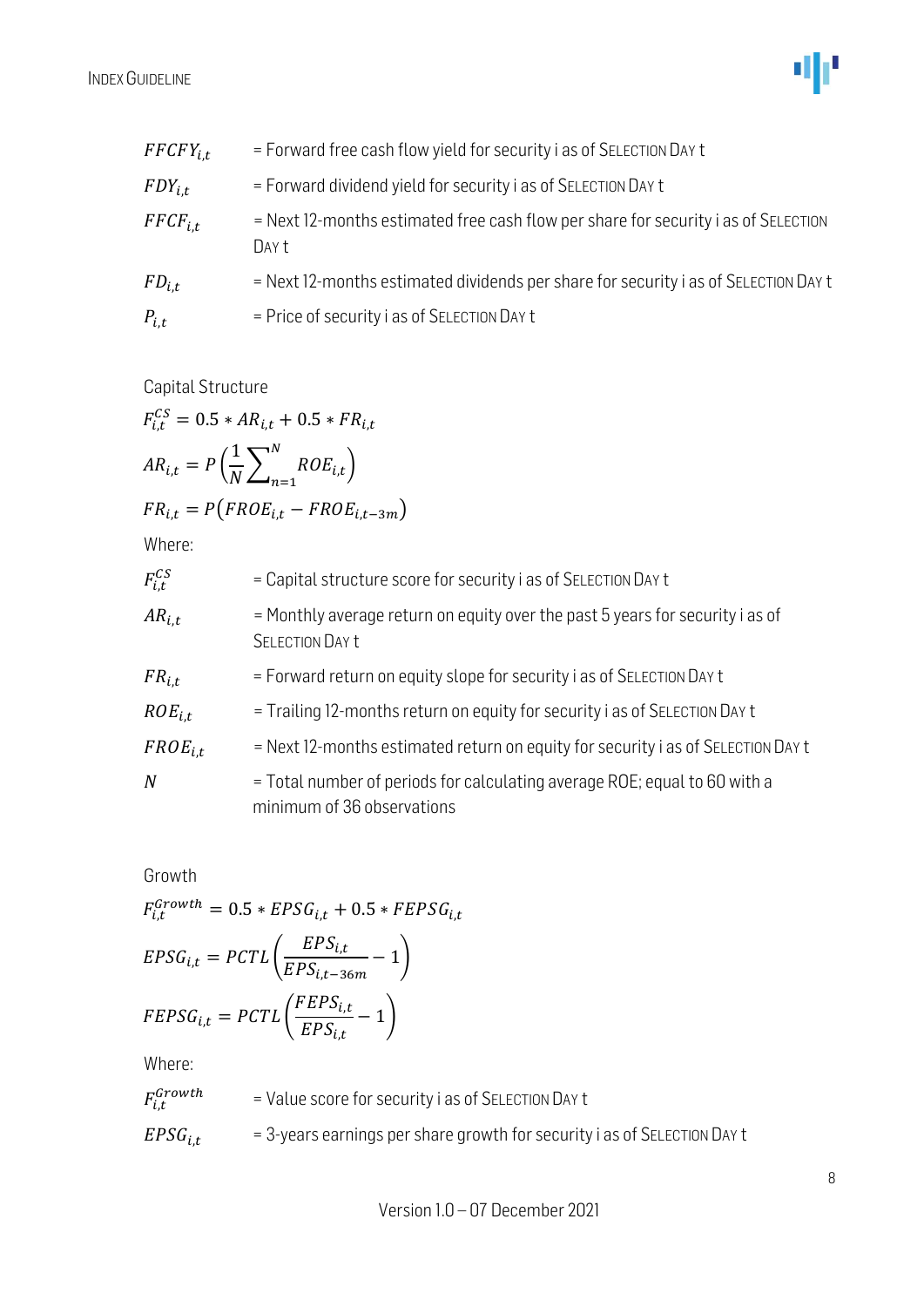

| $FEPSG_{i.t.}$ | $=$ 1-year forward earnings per share growth for security i as of SELECTION DAY t  |
|----------------|------------------------------------------------------------------------------------|
| $EPS_{i.t.}$   | = Trailing 12-months earnings per share for security i as of SELECTION DAY t       |
| $FEPS_{i.t.}$  | = Next 12-months estimated earnings per share for security i as of SELECTION DAY t |
| $P_{i,t}$      | $=$ Price of security i as of SELECTION DAY t                                      |

Momentum

$$
F_{i,t}^{Momentum} = 0.5 * MOM1Y_{i,t} + 0.5 * MOM3M_{i,t}
$$
  
\n
$$
MOM1Y_{i,t} = PCTL\left(\frac{P_{i,t}}{P_{i,t-12m}} - 1\right)
$$
  
\n
$$
MOM3M_{i,t} = PCTL\left(\frac{P_{i,t}}{P_{i,t-3m}} - 1\right)
$$
  
\nWhere

Where:

| $F_{i,t}^{Momentum}$ | = Momentum score for security i as of SELECTION DAY t        |
|----------------------|--------------------------------------------------------------|
| $MOM1Y_{i,t}$        | $=$ 1-year price change for security i as of SELECTION DAY t |
| $MOM3M_{i,t}$        | = 3-months price change for security i as of SELECTION DAY t |
| $P_{i,t}$            | $=$ Price of security i as of SELECTION DAY t                |

EPS Revision

$$
F_{i,t}^{EPSR} = \text{PCTL}\left(\frac{FEPS_{i,t}}{FEPS_{i,t-1m}} - 1\right)
$$

Where:

 $F_{i,t}^{EPSR}$  = EPS revision score for security i as of SELECTION DAY t

 $FEPS_{i.t}$  = Next 12-months estimated earnings per share for security i as of SELECTION DAY t

- 2. The final factor score is calculated by taking the average of the 6 factor ranks above. Missing scores are ignored
- 3. All stocks in the INDEX UNIVERSE are ranked by their final factor score, and the security with the highest score within each region-sector basket is selected

#### (the "INDEX COMPONENT REQUIREMENTS")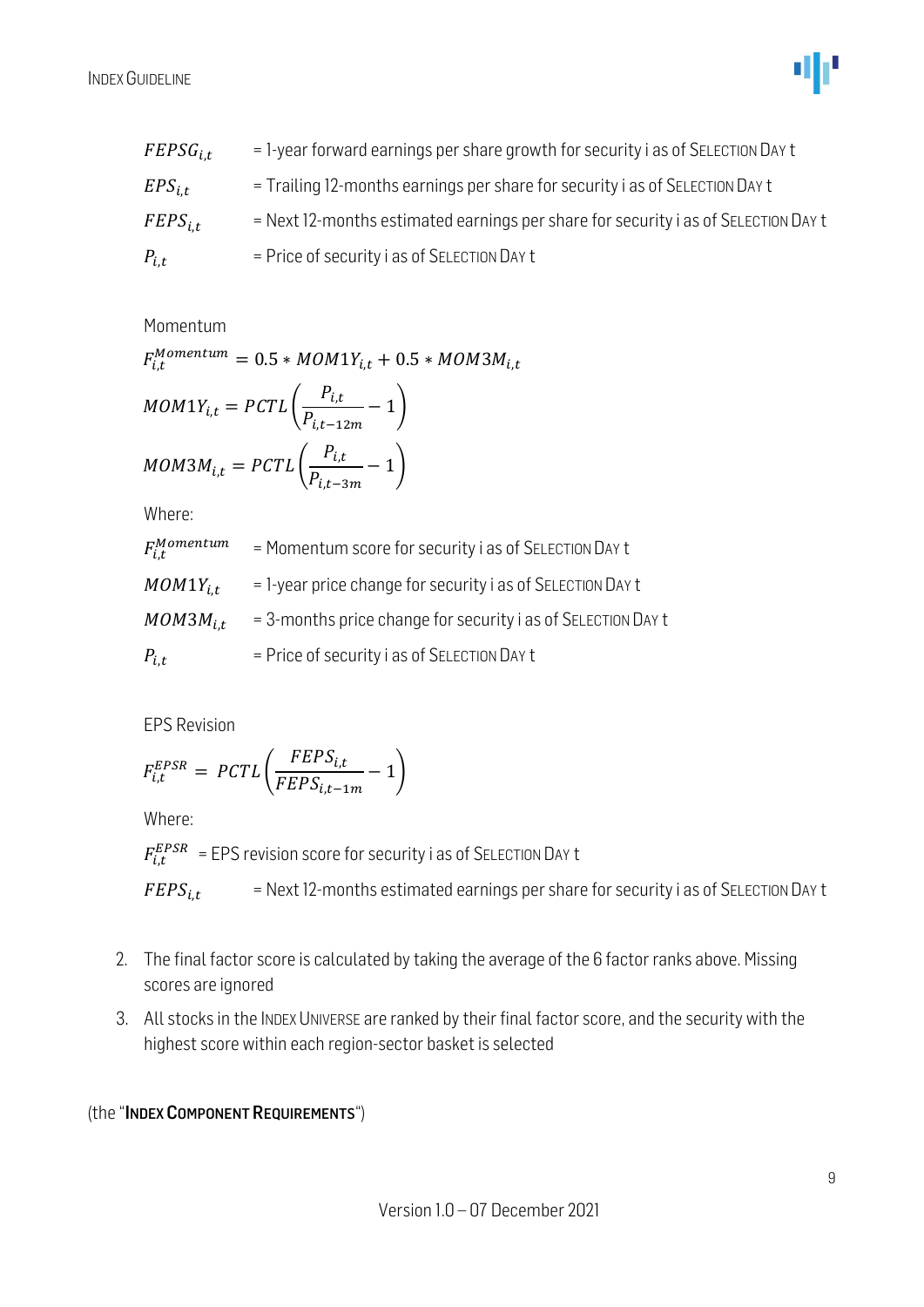

The INDEX ADMINISTRATOR has outsourced the selection of the INDEXCOMPONENTS to the SELECTION PARTY. Such outsourcing has been made in accordance with the requirements of the BMR (Article 10 BMR).

The selection of the INDEX COMPONENTS is fully rule-based and the SELECTION PARTY cannot make any discretionary decision.

### <span id="page-9-0"></span>2.3. WEIGHTING OF THE INDEX COMPONENTS

On each SELECTION DAY each INDEX COMPONENT is assigned an equal weight.

### <span id="page-9-1"></span>3. REBALANCE

### <span id="page-9-2"></span>3.1. ORDINARY REBALANCE

In order to reflect the new selection of the INDEX COMPONENTS determined on the SELECTION DAY (in accordance with Section 2.1 and 2.2) the INDEX is adjusted on the REBALANCE DAY after CLOSE OF BUSINESS.

This is carried out by implementing the weights as determined on the SELECTION DAY.

For more information on the rebalance procedure please refer to the Equity Index Methodology, which is incorporated by reference and available on the Solactive website: [https://www.solactive.com/documents/equity-index-methodology/.](https://www.solactive.com/documents/equity-index-methodology/)

SOLACTIVE will publish any changes made to the INDEX COMPONENTS with sufficient notice before the REBALANCE DAY on the SOLACTIVE website under the section "Announcement", which is available at https://www.solactive.com/news/announcements/

### <span id="page-9-3"></span>3.2. EXTRAORDINARY REBALANCE

The INDEX is not rebalanced extraordinarily.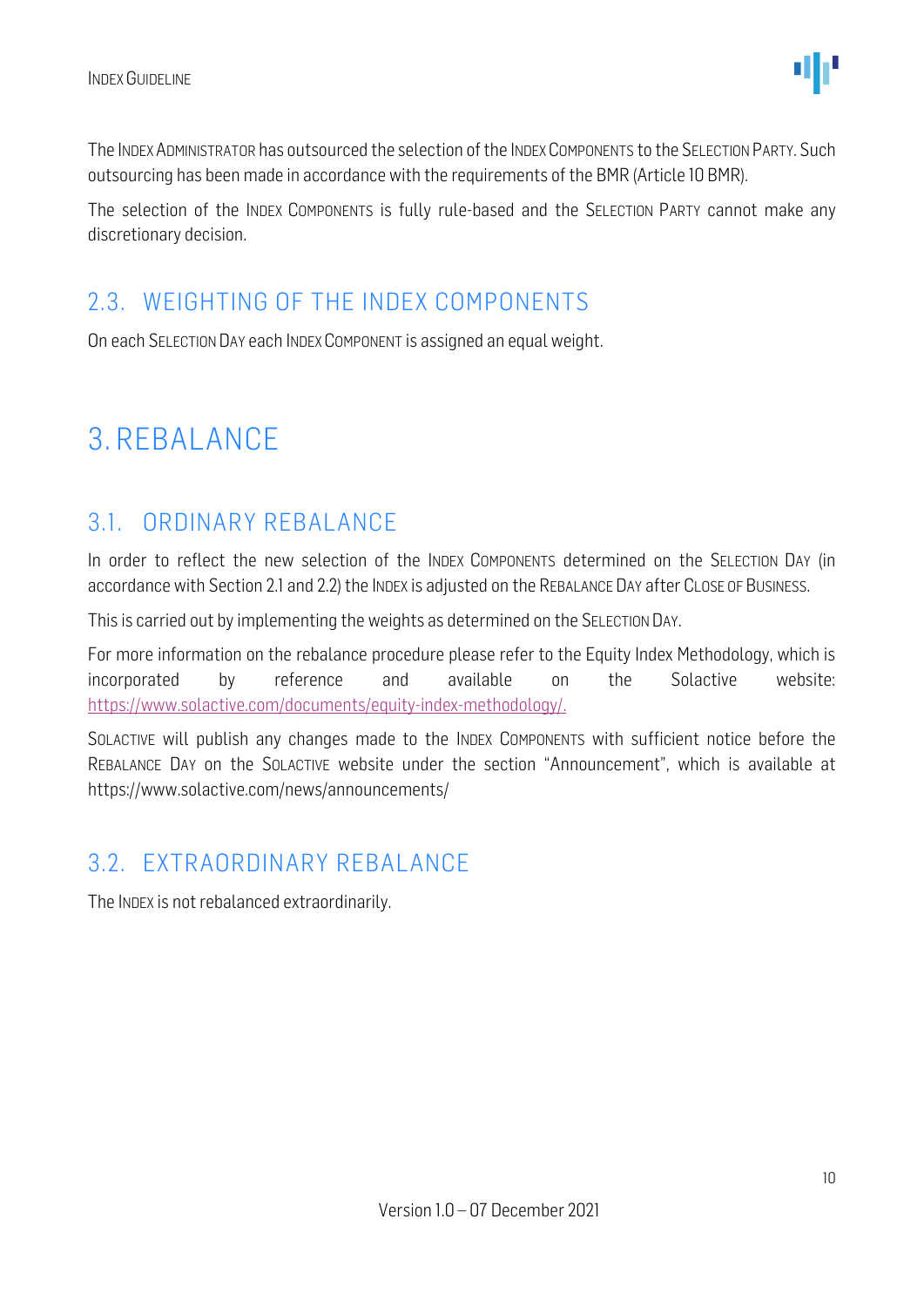### <span id="page-10-0"></span>4. CALCULATION OF THE INDEX

### <span id="page-10-1"></span>4.1. INDEX FORMULA

The INDEX is calculated as a price return, net total return, and gross total return Index.

The calculation is performed according to the Equity Index Methodology, which is available on the SOLACTIVE website: [https://www.solactive.com/documents/equity-index-methodology/.](https://www.solactive.com/documents/equity-index-methodology/) The divisor index formula stipulates that the level of the INDEX changes based on the change of the prices of its INDEX COMPONENTS taking into account their weight in the INDEX and any currency conversion in case the price of an INDEX COMPONENT is quoted in a currency other than the INDEX CURRENCY.

Any dividends or other distributions are reinvested across the entire basket of INDEX COMPONENTS by means of a divisor at the opening of the effective date (the so-called ex-date) of the payment of such dividend or other distribution.]

A more detailed description of the mechanics of the index calculation formula can be found in the Equity Index Methodology under Section 1.2.

For the construction of the indices a decrement of 1.5% per annum is deducted on each INDEX CALCULATION DAY from the PR, NTR, and GTR Index versions. The decrement will be applied in compliance with the Solactive Equity Index Methodology, which is incorporated by reference and available on the SOLACTIVE website: [https://www.solactive.com/documents/equity-index-methodology/.](https://www.solactive.com/documents/equity-index-methodology/)

### <span id="page-10-2"></span>4.2. ACCURACY

The level of the INDEX will be rounded to 2 decimal places. Divisors will be rounded to six decimal places. TRADING PRICES and foreign exchange rates will be rounded to six decimal places.

### <span id="page-10-3"></span>4.3. ADJUSTMENTS

Under certain circumstances, an adjustment of the INDEX may be necessary between two regular REBALANCE DAYS. Such adjustment has to be made if a corporate action (as specified in Section 4.4 below) in relation of an INDEX COMPONENT occurs. Such adjustment may have to be done in relation to an INDEX COMPONENT and/or may also affect the number of INDEX COMPONENTS and/or the weighting of certain INDEX COMPONENTS and will be made in compliance with the Solactive Equity Index Methodology, which is incorporated by reference and available on the SOLACTIVE website: [https://www.solactive.com/documents/equity-index-methodology/.](https://www.solactive.com/documents/equity-index-methodology/)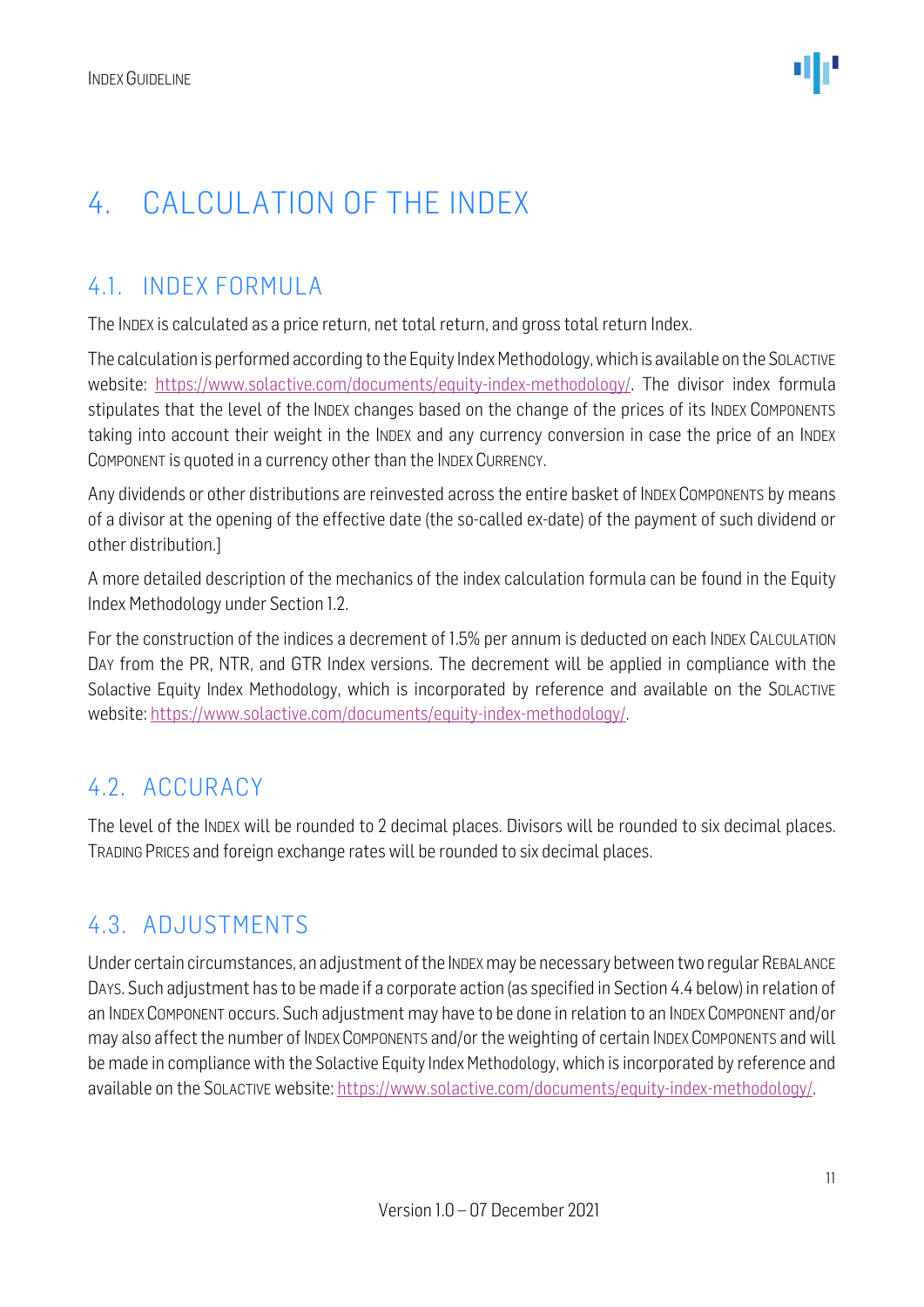SOLACTIVE will announce the INDEX adjustment giving a notice period of at least two TRADING DAYS (with respect to the affected INDEX COMPONENT) on the SOLACTIVE website under the Section "Announcements", which is available at https://www.solactive.com/news/announcements/. The INDEX adjustments will be implemented on the effective day specified in the respective notice.

### <span id="page-11-0"></span>4.4. CORPORATE ACTIONS

As part of the INDEX maintenance SOLACTIVE will consider various events – also referred to as corporate actions –which result in an adjustment to the INDEX between two regular REBALANCE DAYS. Such events have a material impact on the price, weighting or overall integrity of INDEX COMPONENTS. Therefore, they need to be accounted for in the calculation of the INDEX. Corporate actions will be implemented from the cum-day to the ex-day of the corporate action, so that the adjustment to the INDEX coincides with the occurrence of the price effect of the respective corporate action.

Adjustments to the INDEX to account for corporate actions will be made in compliance with the Equity Index Methodology, which is available on the SOLACTIVE website: [https://www.solactive.com/documents/equity](https://www.solactive.com/documents/equity-index-methodology/)[index-methodology/.](https://www.solactive.com/documents/equity-index-methodology/) This document contains for each corporate action a brief definition and specifies the relevant adjustment to the INDEX variables.

While SOLACTIVE aims at creating and maintaining its methodology for treatment of corporate actions as generic and transparent as possible and in line with regulatory requirements, it retains the right in accordance with the Equity Index Methodology to deviate from these standard procedures in case of any unusual or complex corporate action or if such a deviation is made to preserve the comparability and representativeness of the INDEX over time.

SOLACTIVE considers following, but not conclusive, list of corporate actions as relevant for INDEX maintenance:

- $\geq$  Cash Distributions (e.g. payment of a dividend)
- $>$  Stock distributions (e.g. payment of a dividend in form of additional shares)
- $>$  Stock distributions of another company (e.g. payment of a dividend in form of additional shares of another company (e.g. of a subsidiary))
- $>$  Share splits (company's present shares are divided and therefore multiplied by a given factor)
- $\geq$  Reverse splits (company's present shares are effectively merged)
- $\geq$  Capital increases (such as issuing additional shares)
- $>$  Share repurchases (a company offer its shareholders the option to sell their shares to a fixed price)
- $>$  Spin-offs (the company splits its business activities into two or more entities and distributes new equity shares in the created entities to the shareholders of the former entity)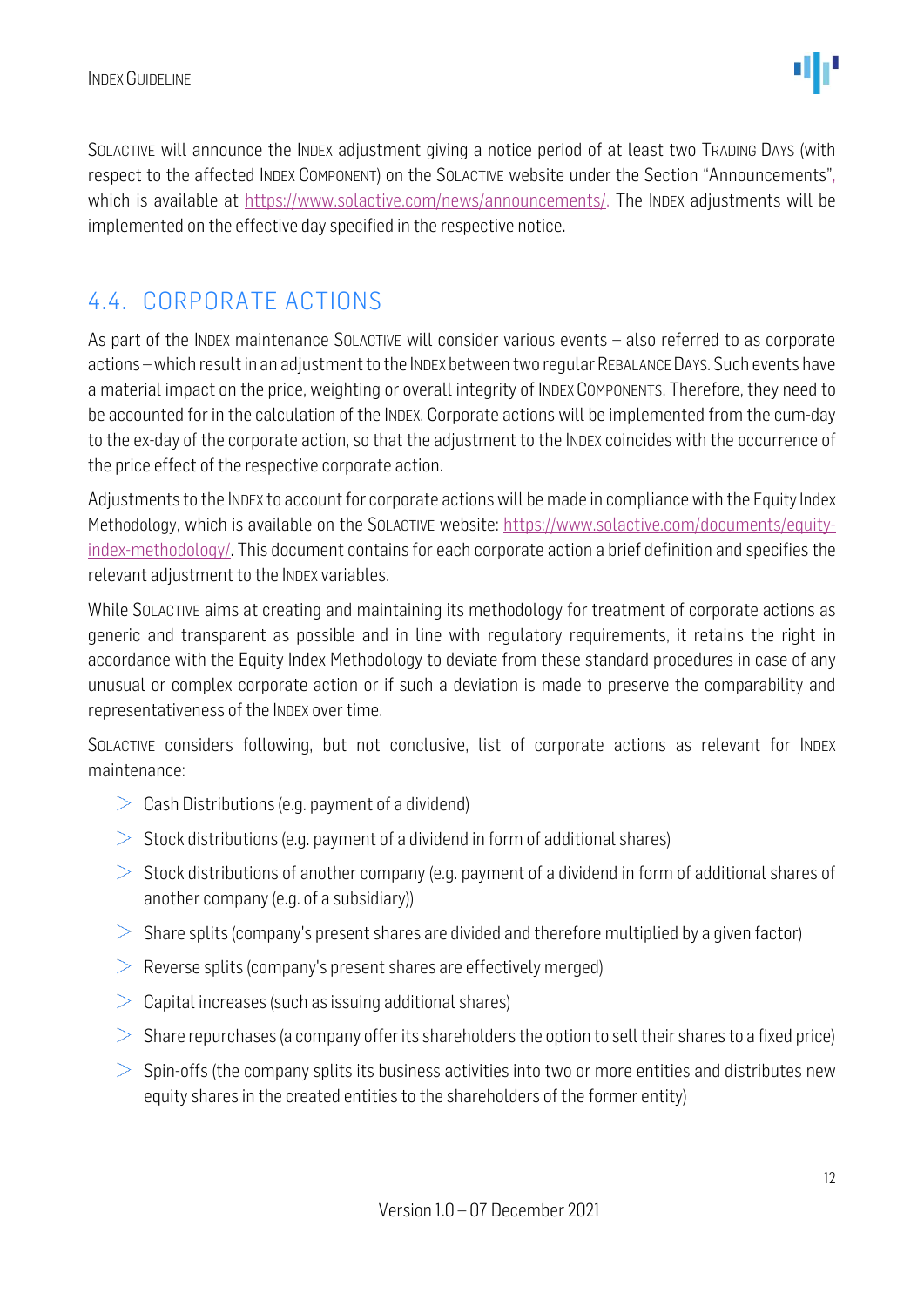

- $>$  Mergers & Acquisitions (transaction in which the ownership of a company (or other business organizations) are transferred or consolidated with other entities, e.g. fusion of two or more separate companies into one entity)
- $>$  Delistings (company's shares are no longer publicly traded at a stock exchange)
- $>$  Nationalization of a company (effective control of a legal entity is taken over by a state)
- $>$  Insolvency

#### <span id="page-12-0"></span>4.5. RECALCULATION

SOLACTIVE makes the greatest possible efforts to accurately calculate and maintain its indices. However, errors in the determination process may occur from time to time for variety reasons (internal or external) and therefore, cannot be completely ruled out. SOLACTIVE endeavors to correct all errors that have been identified within a reasonable period of time. The understanding of "a reasonable period of time" as well as the general measures to be taken are generally depending on the underlying and is specified in the Solactive Correction Policy, which is incorporated by reference and available on the SOLACTIVE website: [https://www.solactive.com/documents/correction-policy/.](https://www.solactive.com/documents/correction-policy/)

#### <span id="page-12-1"></span>4.6. MARKET DISRUPTION

In periods of market stress SOLACTIVE calculates its indices following predefined and exhaustive arrangements as described in the Solactive Disruption Policy, which is incorporated by reference and available on the SOLACTIVE website: [https://www.solactive.com/documents/disruption-policy/.](https://www.solactive.com/documents/disruption-policy/) Such market stress can arise due to a variety of reasons, but generally results in inaccurate or delayed prices for one or more INDEXCOMPONENTS. The determination of the INDEXmay be limited or impaired at times of illiquid or fragmented markets and market stress.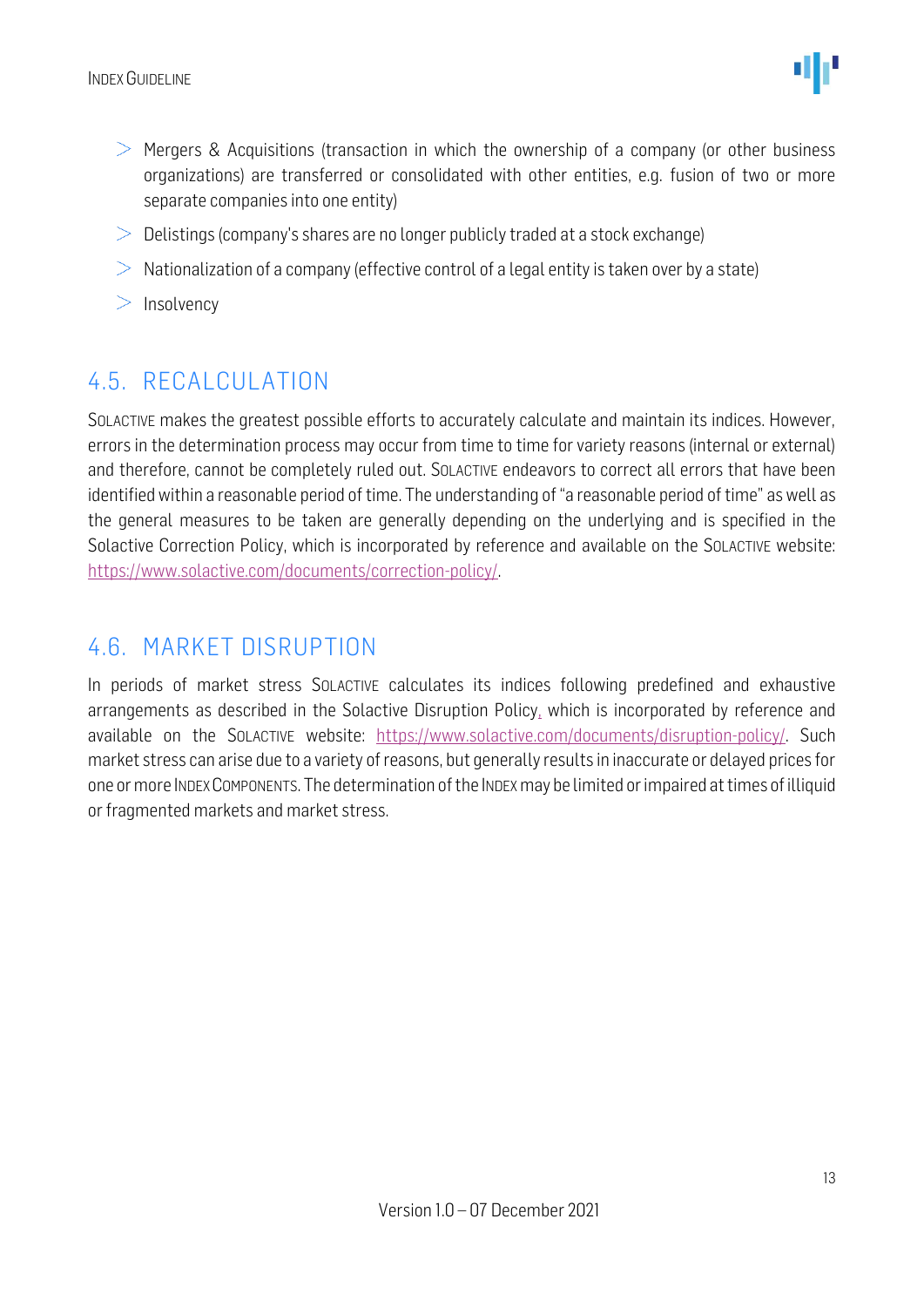# <span id="page-13-0"></span>5. MISCELLANEOUS

### <span id="page-13-1"></span>5.1. DISCRETION

Any discretion which may need to be exercised in relation to the determination of the INDEX (for example the determination of the INDEX UNIVERSE (if applicable), the selection of the INDEX COMPONENTS (if applicable) or any other relevant decisions in relation to the INDEX) shall be made in accordance with strict rules regarding the exercise of discretion or expert judgement.

For the INDEX, a SELECTION PARTY is used. The determinations of the INDEXUNIVERSE and the INDEXCOMPONENTS are subject to decisions of the SELECTION PARTY where the exercise of discretion is needed. The SELECTION PARTY has confirmed, that such discretionary decision is performed in accordance with the specifications established by the INDEX ADMINISTRATOR.

### <span id="page-13-2"></span>5.2. METHODOLOGY REVIEW

The methodology of the INDEX is subject to regular review, at least annually. In case a need of a change of the methodology has been identified within such review (e.g. if the underlying market or economic reality has changed since the launch of the INDEX, i.e. if the present methodology is based on obsolete assumptions and factors and no longer reflects the reality as accurately, reliably and appropriately as before), such change will be made in accordance with the Solactive Methodology Policy, which is incorporated by reference and available on the SOLACTIVE website: [https://www.solactive.com/documents/methodology-policy/.](https://www.solactive.com/documents/methodology-policy/)

Such change in the methodology will be announced on the SOLACTIVE website under the Section "Announcement", which is available at https://www.solactive.com/news/announcements/. The date of the last amendment of this INDEX is contained in this GUIDELINE.

### <span id="page-13-3"></span>5.3. CHANGES IN CALCULATION METHOD

The application by the INDEX ADMINISTRATOR of the method described in this document is final and binding. The INDEXADMINISTRATOR shall apply the method described above for the composition and calculation of the INDEX. However, it cannot be excluded that the market environment, supervisory, legal and financial or tax reasons may require changes to be made to this method. The INDEX ADMINISTRATOR may also make changes to the terms and conditions of the INDEX and the method applied to calculate the INDEX that it deems to be necessary and desirable in order to prevent obvious or demonstrable error or to remedy, correct or supplement incorrect terms and conditions. The INDEX ADMINISTRATOR is not obliged to provide information on any such modifications or changes. Despite the modifications and changes, the INDEX ADMINISTRATOR will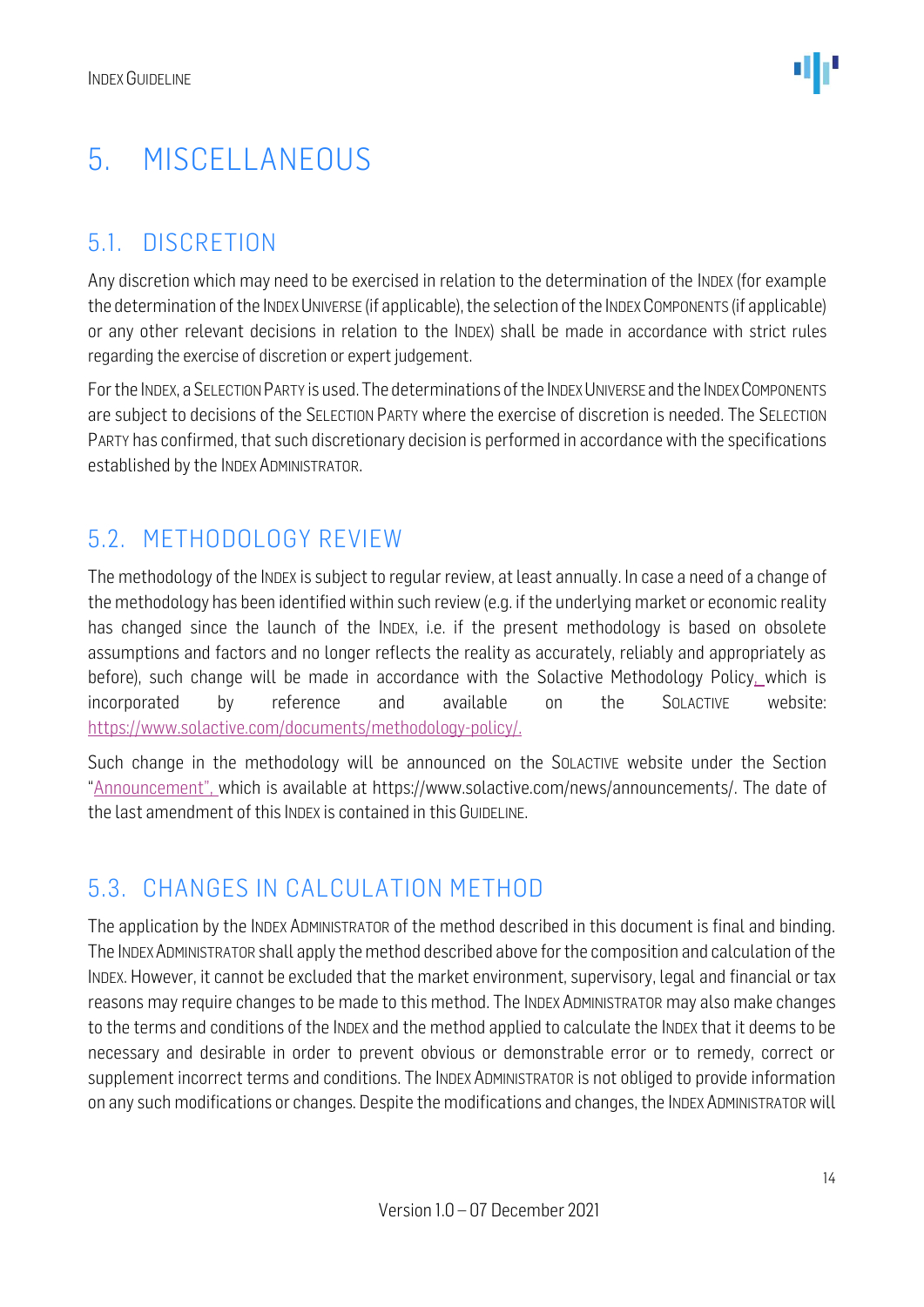take the appropriate steps to ensure a calculation method is applied that is consistent with the method described above.

#### <span id="page-14-0"></span>5.4. TERMINATION

SOLACTIVE makes the greatest possible efforts to ensure the resilience and continued integrity of its indices over time. Where necessary, SOLACTIVE follows a clearly defined and transparent procedure to adapt Index methodologies to changing underlying markets (see Section 5.2 "Methodology Review") in order to maintain continued reliability and comparability of the indices. Nevertheless, if no other options are available the orderly cessation of the INDEX may be indicated. This is usually the case when the underlying market or economic reality, which an index is set to measure or to reflect, changes substantially and in a way not foreseeable at the time of inception of the index, the index rules, and particularly the selection criteria, can no longer be applied coherently or the index is no longer used as the underlying value for financial instruments, investment funds and financial contracts.

SOLACTIVE has established and maintains clear guidelines on how to identify situations in which the cessation of an index is unavoidable, how stakeholders are to be informed and consulted and the procedures to be followed for a termination or the transition to an alternative index. Details are specified in the Solactive Termination Policy, which is incorporated by reference and available on the SOLACTIVE website: [https://www.solactive.com/documents/termination-policy/.](https://www.solactive.com/documents/termination-policy/)

### <span id="page-14-1"></span>5.5. OVERSIGHT

An oversight committee composed of staff from SOLACTIVE and its subsidiaries (the "OVERSIGHT COMMITTEE") is responsible for decisions regarding any amendments to the rules of the INDEX. Any such amendment, which may result in an amendment of the GUIDELINE, must be submitted to the OVERSIGHT COMMITTEE for prior approval and will be made in compliance with the [Methodology](http://methodology/) Policy, which is available on the SOLACTIVE website: [https://www.solactive.com/documents/methodology-policy/.](https://www.solactive.com/documents/methodology-policy/)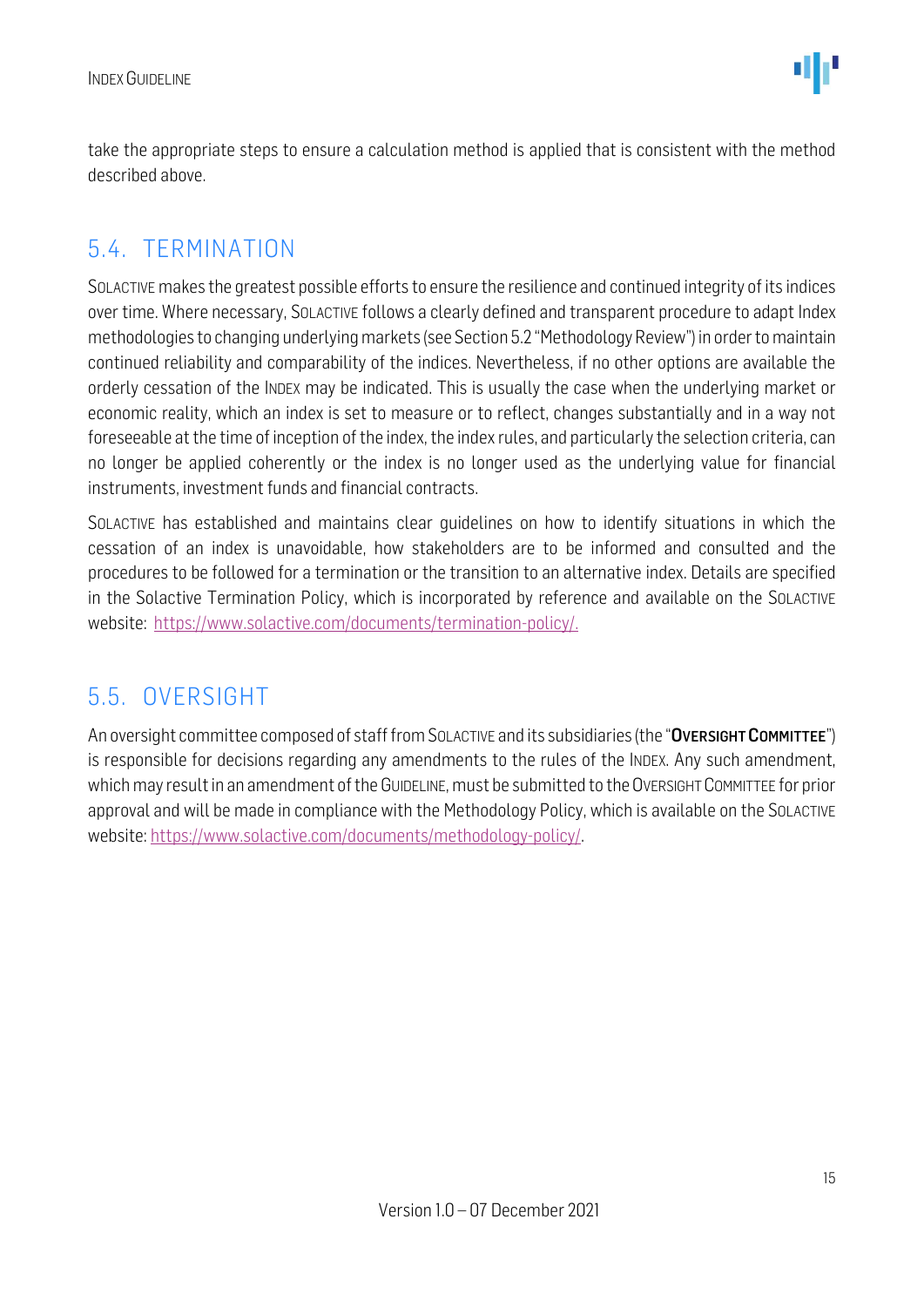### <span id="page-15-0"></span>6. DEFINITIONS

"AVERAGE DAILY VALUE TRADED" means, in respect of an INDEX COMPONENT, the sum of DAILY VALUE TRADED over the specified period divided by the number of TRADING DAYS that fall in the specified period.

"BENCHMARK REGULATION" shall have the meaning as defined in Section "Introduction".

"BMR" shall have the meaning as defined in Section "Introduction".

"BUSINESS DAY" is every weekday from Monday to Friday.

"CALCULATION DAY" is every weekday from Monday to Friday.

"CLOSE OF BUSINESS" is the calculation time of the closing level of the INDEX as outlined in Section 1.4.

The "CLOSING PRICE" in respect of an INDEX COMPONENT and a TRADING DAY is a security's final regular-hours TRADING PRICE published by the EXCHANGE and determined in accordance with the EXCHANGE regulations. If the EXCHANGE has no or has not published a CLOSING PRICE in accordance with the EXCHANGE rules for an INDEX COMPONENT, the last TRADING PRICE will be used.

"DAILY VALUE TRADED" means, in respect of an INDEX COMPONENT and a TRADING DAY, the product of (i) the CLOSING PRICE of such INDEX COMPONENT and (ii) the volume traded (measured as a number of shares) of such INDEX COMPONENT on the EXCHANGE during such TRADING DAY.

"EXCHANGE" is with respect to the INDEX and every INDEX COMPONENT, the respective exchange where the INDEX COMPONENT has its listing as determined in accordance with the rules in Section 2.

"GBS INDEX COMPONENT" is each security reflected in the GBS Index specified in Section 2.1.

"GUIDELINE" shall have the meaning as defined in Section "Introduction".

"INDEX" shall have the meaning as defined in Section "Introduction".

"INDEX ADMINISTRATOR" shall have the meaning as defined in Section "Introduction".

"INDEX COMPONENT" is each security reflected in the INDEX.

"INDEX COMPONENT REQUIREMENTS" shall have the meaning as defined in Section 2.2.

"INDEX CURRENCY" is the currency specified in the column "Currency" in the table in Section 1.2.

"INDEX UNIVERSE REQUIREMENTS" shall have the meaning as defined in Section 2.1.

"INDEX UNIVERSE" is the sum of all financial instruments which fulfill the INDEX UNIVERSE REQUIREMENTS.

"LIVE DATE" shall have the meaning as defined in Section 1.3.

"OVERSIGHT COMMITTEE" shall have the meaning as defined in Section 5.5.

"REBALANCE DAY" is the last BUSINESS DAY of each month.

"SELECTION DAY" is 5 weekdays (Monday to Friday) before the scheduled REBALANCE DAY, disregarding any potential change of the REBALANCE DAY.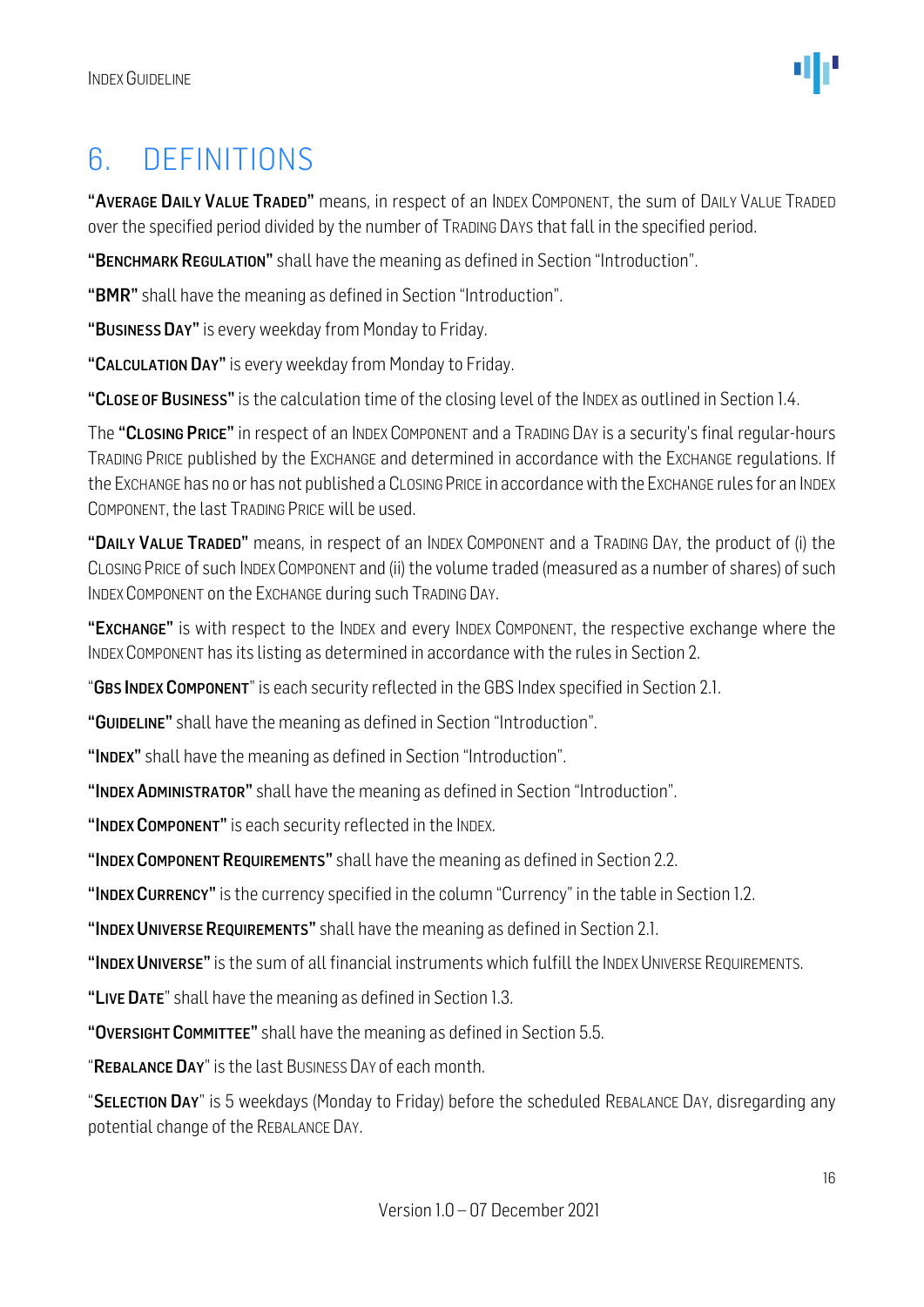

#### "SELECTION PARTY" is Aztlan Equity Management, LLC.

The "SHARE CLASS MARKET CAPITALIZATION" is with regard to each of the securities in the INDEX on a SELECTION DAY the share class-specific market capitalization for any security in the INDEX UNIVERSE. It is calculated as the multiplication of the shares outstanding with the CLOSING PRICE of the share class as of the respective SELECTION DAY.

"SOLACTIVE" shall have the meaning as defined in Section "Introduction".

"START DATE" shall have the meaning as defined in Section 1.3.

The "TOTAL MARKET CAPITALIZATION" is with regard to each of the securities in the INDEX on a SELECTION DAY the sum of all SHARE CLASS MARKET CAPITALIZATIONs of a company.

"TRADING DAY" is with respect to an INDEX COMPONENT included in the INDEX at the REBALANCE DAY and every INDEXCOMPONENT included in the INDEX at the CALCULATION DAY immediately following the REBALANCE DAY (for clarification: this provision is intended to capture the TRADING DAYS for the securities to be included in the INDEX as new INDEX COMPONENTS with close of trading on the relevant EXCHANGE on the REBALANCE DAY) a day on which the relevant EXCHANGE is open for trading (or a day that would have been such a day if a market disruption had not occurred), excluding days on which trading may be ceased prior to the scheduled EXCHANGE closing time and days on which the EXCHANGE is open for a scheduled shortened period. The INDEX ADMINISTRATOR is ultimately responsible as to whether a certain day is a TRADING DAY.

The "TRADING PRICE" in respect of an INDEX COMPONENT and a TRADING DAY is the most recent published price at which the INDEX COMPONENT was traded on the respective EXCHANGE.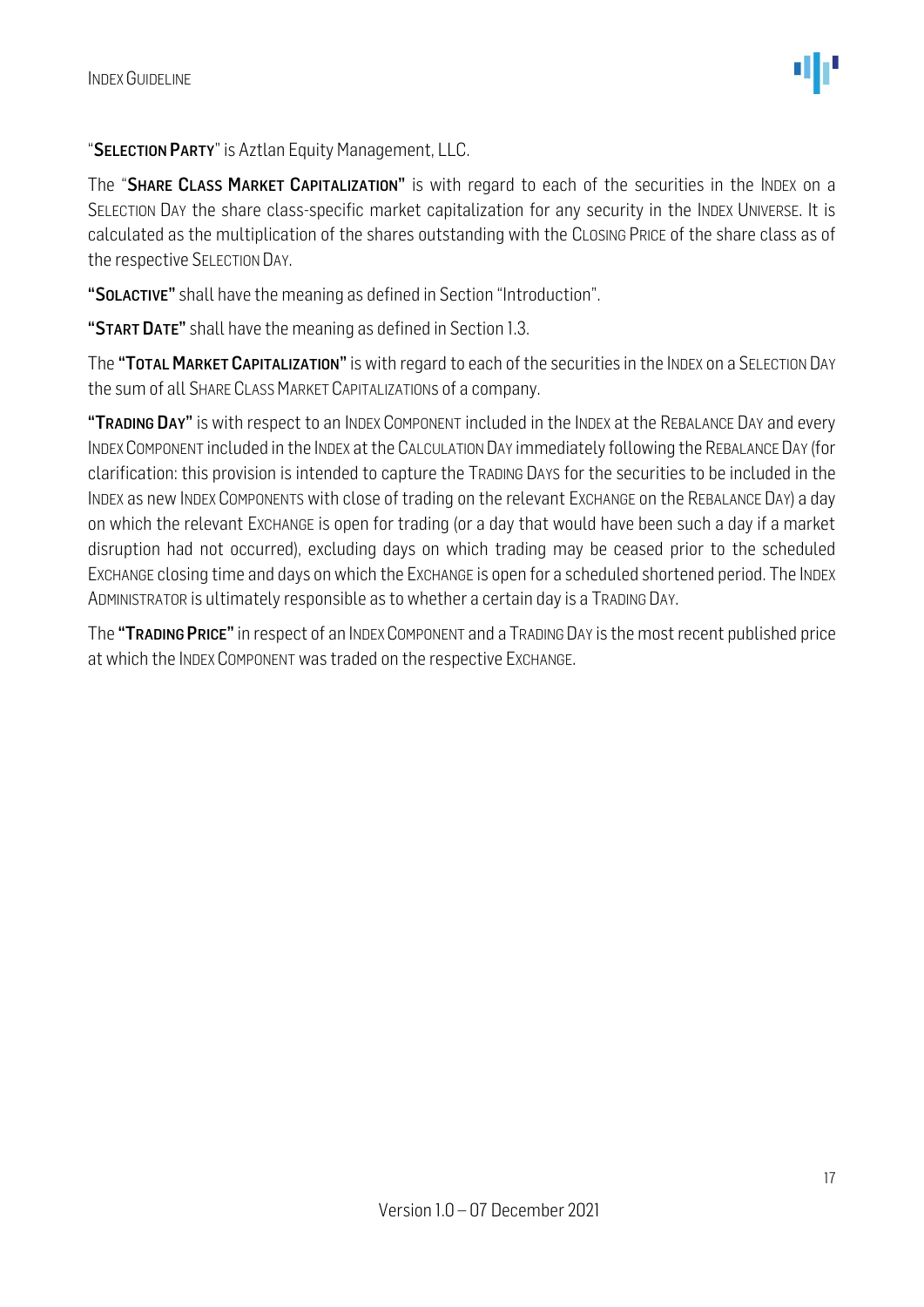# 7. HISTORY OF INDEX CHANGES

| <b>Version</b> | Date                    | <b>Description</b>                                  |
|----------------|-------------------------|-----------------------------------------------------|
|                | <i>07 December 2021</i> | Index Guideline creation ( <i>initial version</i> ) |